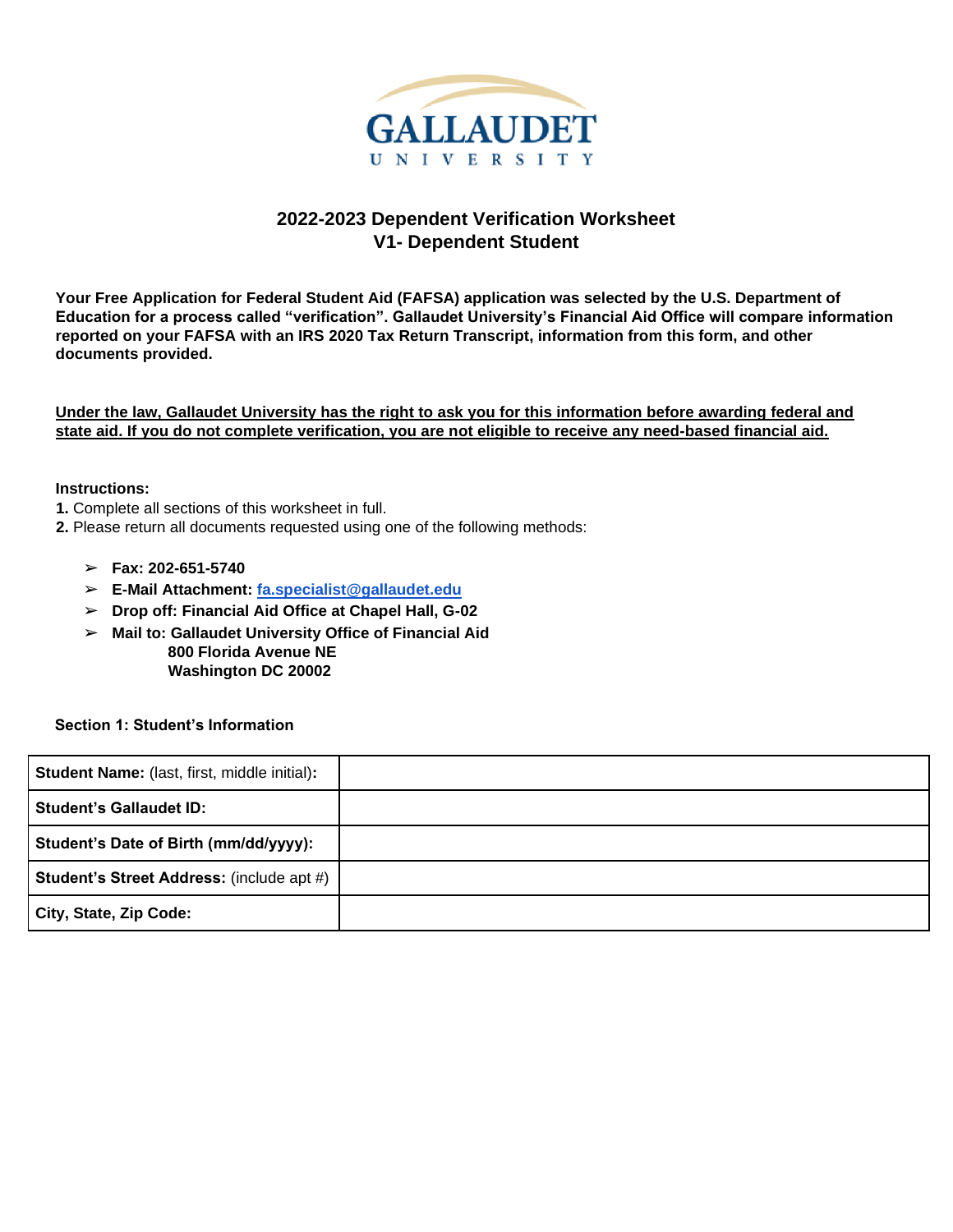### **Section 2: Household Information**

List below yourself, your parent(s) listed on the FAFSA, and anyone else your parent(s)/step-parent financially supports more than 50% (excluding foster children). Write in the name of the college for any household member (excluding parents) who will be attending at least half-time between July 1<sup>st</sup>, 2022 and June 30<sup>th</sup>, 2023. You must include all siblings living in household, even if they aren't attending college.

| <b>Full Name</b> | Age | <b>Relationship to the</b><br><b>Student</b><br>(Sibling, Self, Parent,<br>Stepparent, etc.) | <b>Name of Current College:</b><br>(if enrolled at least half-time) | <b>Grade Level in</b><br><b>College</b><br>$(2022 - 2023)$ |
|------------------|-----|----------------------------------------------------------------------------------------------|---------------------------------------------------------------------|------------------------------------------------------------|
|                  |     | <b>Self</b>                                                                                  | <b>Gallaudet</b>                                                    |                                                            |
|                  |     |                                                                                              |                                                                     |                                                            |
|                  |     |                                                                                              |                                                                     |                                                            |
|                  |     |                                                                                              |                                                                     |                                                            |
|                  |     |                                                                                              |                                                                     |                                                            |
|                  |     |                                                                                              |                                                                     |                                                            |
|                  |     |                                                                                              |                                                                     |                                                            |
|                  |     |                                                                                              |                                                                     |                                                            |

## **Section 3: Student's Tax Filing Status and Income Information**

Please check the appropriate boxes below, attach the necessary document, and complete the income table below.

To request a copy of your Federal IRS Tax Return Transcript, please call the IRS at 1-800-829-1040 or visit their website at http://www.irs.gov/Individuals/ge[t-Transcript.](http://www.irs.gov/Individuals/Order-a-Transcript)

## ☐ **Yes, I have filed a 2020 Federal Tax Return**

You will be required to submit a 2020 IRS Tax Return Transcript or signed 2020 Forms with (If applied) Schedule 1-3 attached

## ☐ **I was employed in 2020, but didn't file a 2020 Federal Tax Return**

You will be required to submit a 2020 W-2 earnings statement

### ☐ **I had no earnings in 2020**

Additional documentation may be required

| <b>Employer/Income Source (Student)</b> |                       | Total Earned in 2020 (\$) |                          |  |
|-----------------------------------------|-----------------------|---------------------------|--------------------------|--|
|                                         |                       |                           |                          |  |
|                                         |                       |                           |                          |  |
|                                         |                       |                           |                          |  |
| <b>Asset</b>                            |                       |                           |                          |  |
| Cash Saving:                            | Investment Net Worth: |                           | Business/Farm Net Worth: |  |